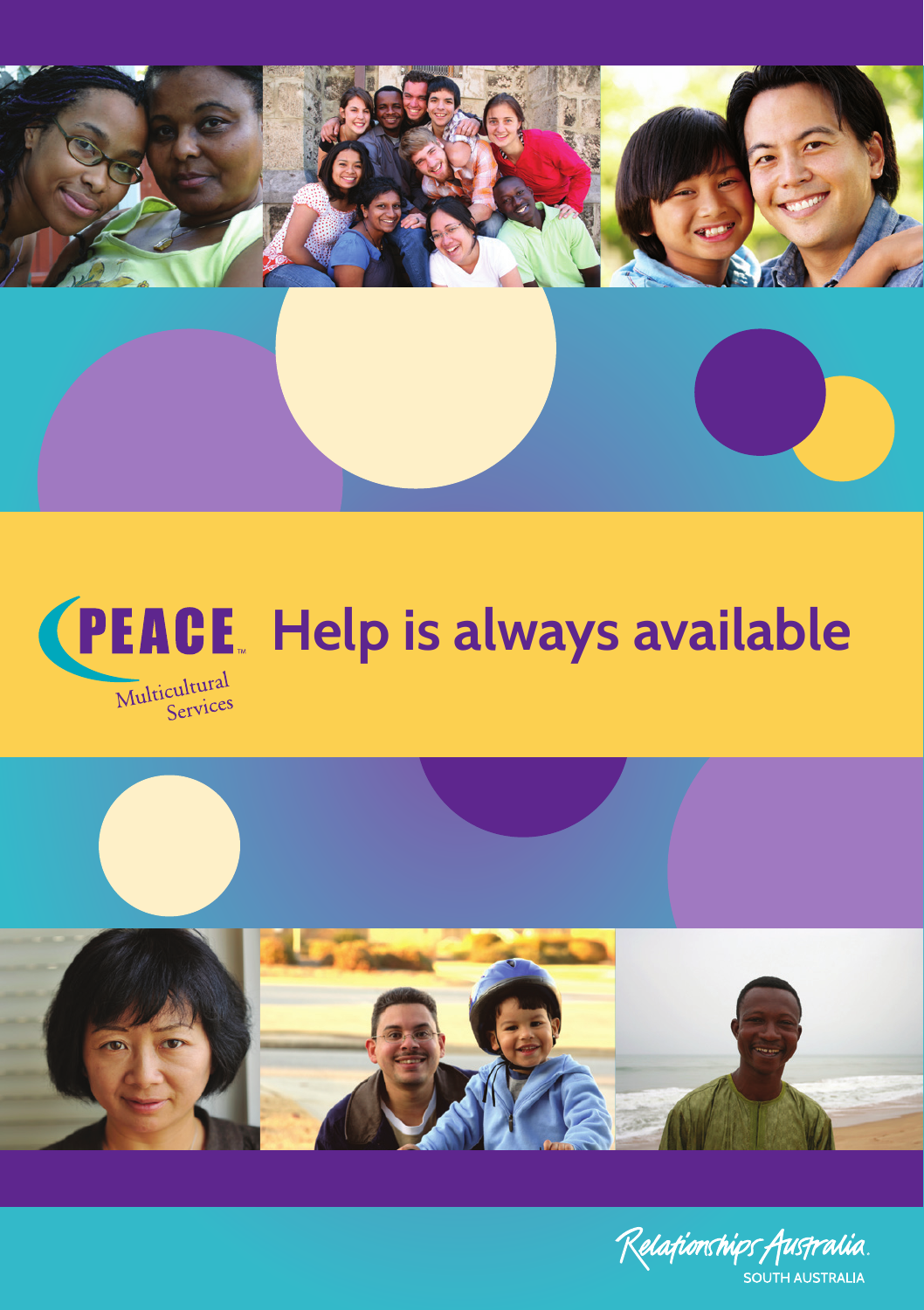**There is always a way out when gambling is causing you troubles...**

## **Talk to us!**

We can assist you in addressing legal matters

**We can help you to stop borrowing money**

> We can help you arrange payment plans for people who are chasing you

**We can support you with finding affordable housing**

Jose meg bling Cause you troubles because  $\frac{1}{2}$  $\overline{\phantom{0}}$ hese  $\mathfrak{S}$ isans Unemployment, Migration issues, Feeling sad, Depressed, Homesick, Conflict at home, Not sure where to go?

 $\kappa$  you have the  $_{\bm{\mathsf{Will}}}$ 

We can help you bar yourself from Gaming venues

**We can help sort out your finances**

We can help you regain the trust from the people around you

**We can show you the way to stop or manage gambling**

> **can help your family be protected from the affects of gambling**

**We** 

with others that have stopped gambling

We can link you

> **We can help you address the issues that push you towards gambling**

Contact the team at PEACE Multicultural Services on 8245 8100. Our services are free and confidential. We are located at 49a Orsmond Street Hindmarsh SA 5007